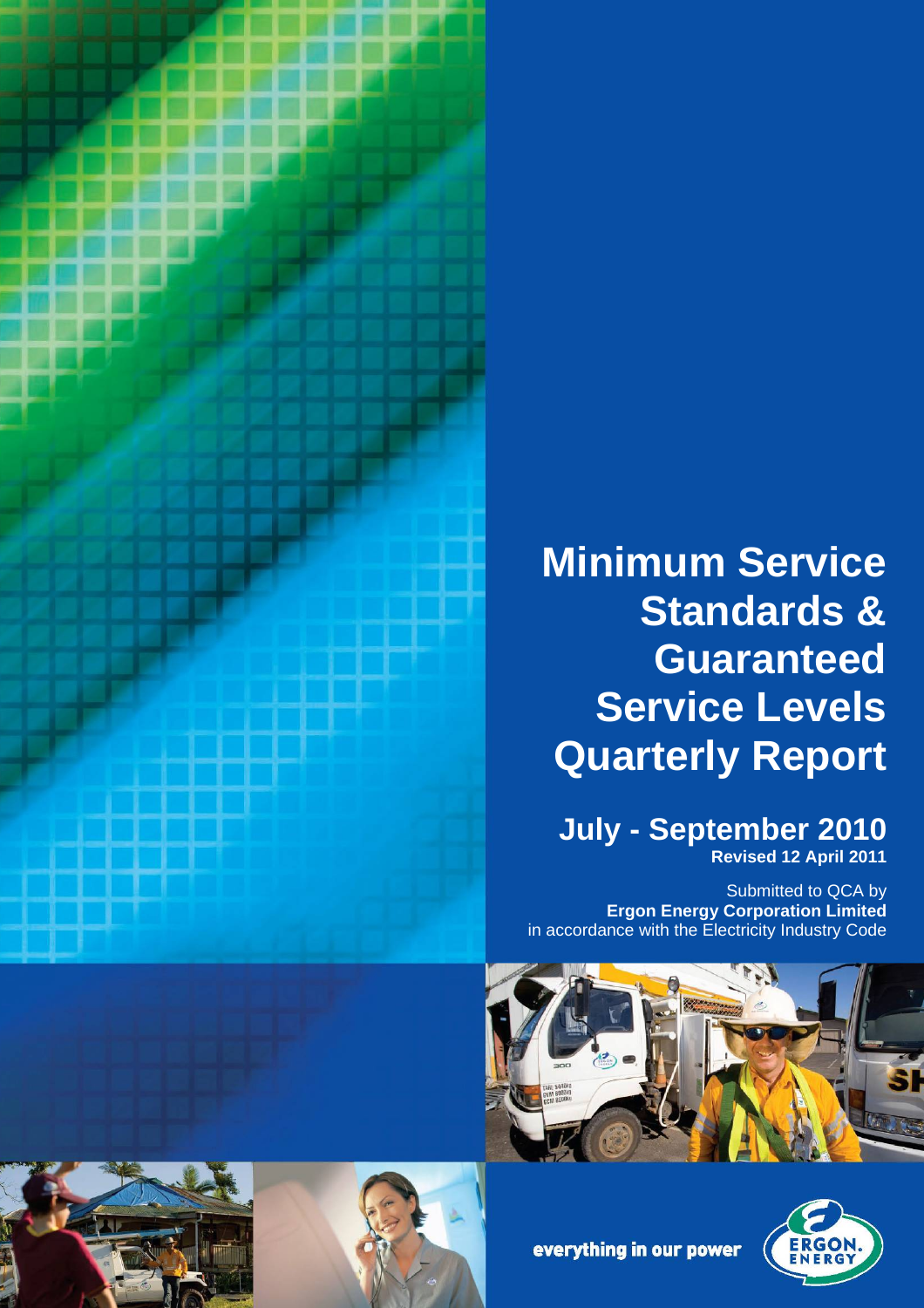# **Table of Contents**

| Explanation of reasons for exceeding minimum service standards and proposals to improve performance 7 |  |
|-------------------------------------------------------------------------------------------------------|--|
|                                                                                                       |  |
| GSL Claims Breakdown for the Quarter and Financial Year to Date (1 July 2010 to 30 September 2010) 8  |  |
|                                                                                                       |  |

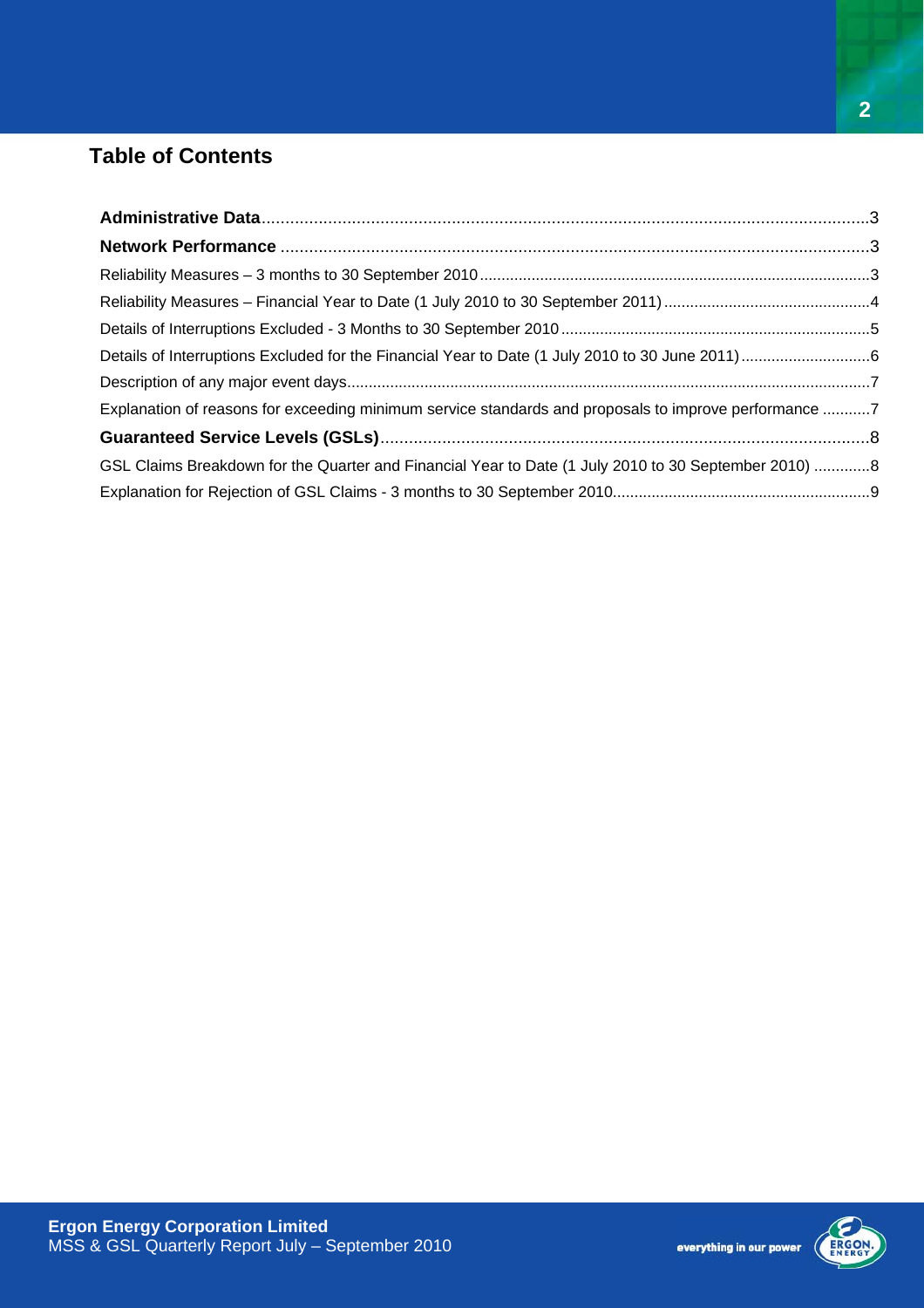## **Administrative Data**

| <b>ITEM NO</b> | <b>MEASURE</b>                               | <b>UNIT</b> | <b>VALUE</b>                            |
|----------------|----------------------------------------------|-------------|-----------------------------------------|
| 1.1            | <b>Distribution Network Service Provider</b> | Name        | <b>Ergon Energy Corporation Limited</b> |
| 1.2            | First day of reporting period                | Date        | 01-07-2010                              |
| 1.3            | Last day of reporting period                 | Date        | 30-09-2010                              |

## **Network Performance**

(Reporting obligations under clause 2.6.2(a)(i) (A), (B), (C), (D) & (E) of the Queensland Electricity Industry Code, Fourth Edition effective 4 August 2008 ('The Code'))

#### **Reliability Measures – 3 months to 30 September 2010**

(Results effective as at 5 October 2010, for the period ending 30 September 2010)

| <b>ITEM NO.</b> | <b>MEASURE</b>                                             | <b>UNIT</b>    | ACTUAL NETWORK<br>PERFORMANCE | <b>NETWORK</b><br><b>PERFORMANCE</b><br>LESS EXCLUSIONS |
|-----------------|------------------------------------------------------------|----------------|-------------------------------|---------------------------------------------------------|
|                 | <b>System Average Interruption Duration Index (SAIDI)</b>  |                | (minutes)                     |                                                         |
|                 | Distribution system - total                                |                |                               |                                                         |
|                 | Urban                                                      | <b>Minutes</b> | 34.56                         | 31.80                                                   |
|                 | <b>Short Rural</b>                                         | <b>Minutes</b> | 98.83                         | 96.57                                                   |
|                 | Long Rural                                                 | <b>Minutes</b> | 139.57                        | 138.61                                                  |
|                 | Distribution system - planned                              |                |                               |                                                         |
|                 | Urban                                                      | <b>Minutes</b> | 9.21                          | 9.21                                                    |
|                 | <b>Short Rural</b>                                         | <b>Minutes</b> | 25.11                         | 25.11                                                   |
|                 | Long Rural                                                 | <b>Minutes</b> | 54.24                         | 54.24                                                   |
|                 | Distribution system - unplanned                            |                |                               |                                                         |
|                 | Urban                                                      | <b>Minutes</b> | 25.35                         | 22.59                                                   |
|                 | <b>Short Rural</b>                                         | <b>Minutes</b> | 73.72                         | 71.46                                                   |
|                 | Long Rural                                                 | <b>Minutes</b> | 85.33                         | 84.37                                                   |
|                 | <b>System Average Interruption Frequency Index (SAIFI)</b> | (number)       |                               |                                                         |
|                 | Distribution system - total                                |                |                               |                                                         |
|                 | Urban                                                      | Number         | 0.42                          | 0.37                                                    |
|                 | <b>Short Rural</b>                                         | <b>Number</b>  | 0.86                          | 0.83                                                    |
|                 | Long Rural                                                 | Number         | 1.13                          | 1.13                                                    |
|                 | Distribution system - planned                              |                |                               |                                                         |
|                 | Urban                                                      | Number         | 0.06                          | 0.06                                                    |
|                 | Short Rural                                                | Number         | 0.14                          | 0.14                                                    |
|                 | Long Rural                                                 | Number         | 0.29                          | 0.29                                                    |
|                 | Distribution system - unplanned                            |                |                               |                                                         |
|                 | Urban                                                      | Number         | 0.36                          | 0.31                                                    |
|                 | <b>Short Rural</b>                                         | Number         | 0.73                          | 0.69                                                    |
|                 | Long Rural                                                 | Number         | 0.84                          | 0.84                                                    |

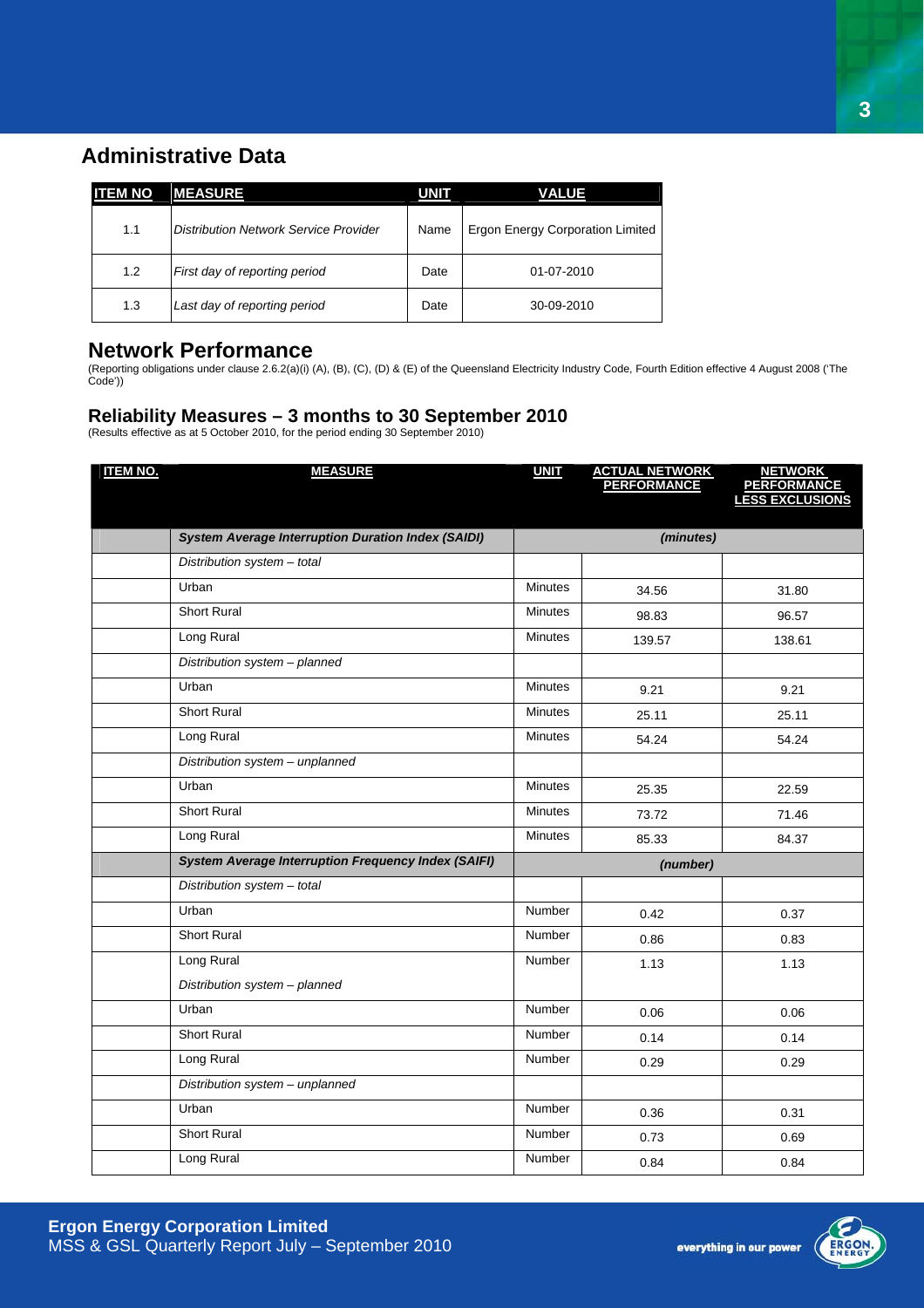## **Reliability Measures – Financial Year to Date (1 July 2010 to 30 September 2011)**

(Results effective as at 5 October 2010, for the period ending 30 September 2010)

| <b>System Average Interruption Duration Index (SAIDI)</b><br>(minutes)<br>Distribution system - total<br>Urban<br><b>Minutes</b><br>31.80<br>34.56<br><b>Short Rural</b><br><b>Minutes</b><br>98.83<br>96.57 |  |
|--------------------------------------------------------------------------------------------------------------------------------------------------------------------------------------------------------------|--|
|                                                                                                                                                                                                              |  |
|                                                                                                                                                                                                              |  |
|                                                                                                                                                                                                              |  |
|                                                                                                                                                                                                              |  |
| Long Rural<br><b>Minutes</b><br>139.57<br>138.61                                                                                                                                                             |  |
| Distribution system - planned                                                                                                                                                                                |  |
| Urban<br><b>Minutes</b><br>9.21<br>9.21                                                                                                                                                                      |  |
| Short Rural<br><b>Minutes</b><br>25.11<br>25.11                                                                                                                                                              |  |
| Long Rural<br><b>Minutes</b><br>54.24<br>54.24                                                                                                                                                               |  |
| Distribution system - unplanned                                                                                                                                                                              |  |
| Urban<br><b>Minutes</b><br>25.35<br>22.59                                                                                                                                                                    |  |
| <b>Short Rural</b><br><b>Minutes</b><br>71.46<br>73.72                                                                                                                                                       |  |
| Long Rural<br><b>Minutes</b><br>85.33<br>84.37                                                                                                                                                               |  |
| <b>System Average Interruption Frequency Index (SAIFI)</b><br>(number)                                                                                                                                       |  |
| Distribution system - total                                                                                                                                                                                  |  |
| Urban<br><b>Number</b><br>0.42<br>0.37                                                                                                                                                                       |  |
| <b>Short Rural</b><br><b>Number</b><br>0.86<br>0.83                                                                                                                                                          |  |
| Long Rural<br>Number<br>1.13<br>1.13                                                                                                                                                                         |  |
| Distribution system - planned                                                                                                                                                                                |  |
| Urban<br><b>Number</b><br>0.06<br>0.06                                                                                                                                                                       |  |
| <b>Short Rural</b><br>Number<br>0.14<br>0.14                                                                                                                                                                 |  |
| Long Rural<br><b>Number</b><br>0.29<br>0.29                                                                                                                                                                  |  |
| Distribution system - unplanned                                                                                                                                                                              |  |
| Urban<br><b>Number</b><br>0.36<br>0.31                                                                                                                                                                       |  |
| Short Rural<br><b>Number</b><br>0.73<br>0.69                                                                                                                                                                 |  |
| Long Rural<br>Number<br>0.84<br>0.84                                                                                                                                                                         |  |

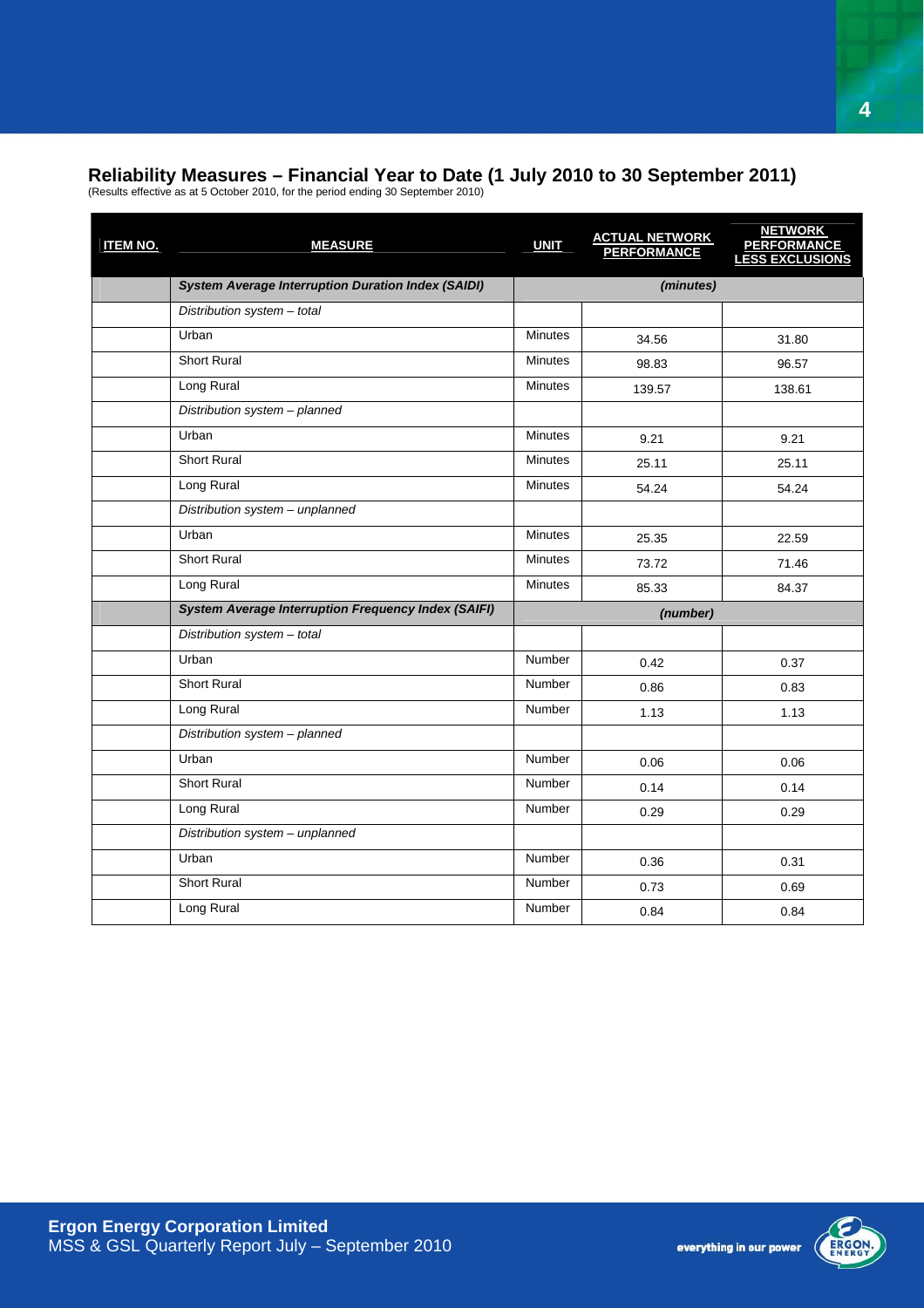#### **Details of Interruptions Excluded - 3 Months to 30 September 2010**

(Results effective as at 5 October 2010, for the period ending 30 June 2011)

|                                                                                                                                                                                                                                 | Urban | <b>SR</b> | <b>LR</b> |
|---------------------------------------------------------------------------------------------------------------------------------------------------------------------------------------------------------------------------------|-------|-----------|-----------|
| (minutes)<br><b>System Average Interruption Duration Index (SAIDI)</b>                                                                                                                                                          |       |           |           |
| (a) an interruption of a duration of one minute or less;                                                                                                                                                                        | 0.00  | 0.00      | 0.00      |
| (b) an interruption resulting from:                                                                                                                                                                                             |       |           |           |
| (i) load shedding due to a shortfall in generation; <sup>1</sup>                                                                                                                                                                | 0.00  | 0.00      | 0.00      |
| (ii) a direction by NEMMCO, a system operator or any other<br>body exercising a similar function under the Electricity Act,<br>National Electricity Code or National Electricity Law;                                           | 0.00  | 0.00      | 0.00      |
| (iii) automatic shedding of load under the control of under<br>frequency relays following the occurrence of a power system<br>under-frequency condition described in the power system<br>security and reliability standards; or | 0.00  | 0.00      | 0.00      |
| (iv) a failure of the shared transmission grid; or                                                                                                                                                                              | 2.46  | 1.68      | 0.00      |
| (v) a direction by a police officer or another authorised person<br>exercising powers in relation to public safety;                                                                                                             | 0.00  | 0.00      | 0.00      |
| (c) any interruption to the supply of electricity on a distribution<br>entity's supply network which commences on a major event day;<br>and                                                                                     | 0.00  | 0.00      | 0.00      |
| (d) an interruption caused by a customer's electrical installation or<br>failure of that electrical installation.                                                                                                               | 0.29  | 0.58      | 0.96      |
| <b>Total SAIDI for all Exclusion Events</b>                                                                                                                                                                                     | 2.76  | 2.26      | 0.96      |
|                                                                                                                                                                                                                                 |       |           |           |
| <b>System Average Interruption Frequency Index (SAIFI)</b>                                                                                                                                                                      |       | (number)  |           |
| (a) an interruption of a duration of one minute or less;                                                                                                                                                                        | 0.00  | 0.00      | 0.00      |
| (b) an interruption resulting from:<br>(i) load shedding due to a shortfall in generation;                                                                                                                                      | 0.00  | 0.00      | 0.00      |
| (ii) a direction by NEMMCO, a system operator or any other                                                                                                                                                                      |       |           |           |
| body exercising a similar function under the Electricity Act,<br>National Electricity Code or National Electricity Law;                                                                                                         | 0.00  | 0.00      | 0.00      |
| (iii) automatic shedding of load under the control of under<br>frequency relays following the occurrence of a power system<br>under-frequency condition described in the power system<br>security and reliability standards; or | 0.00  | 0.00      | 0.00      |
| (iv) a failure of the shared transmission grid; or                                                                                                                                                                              | 0.04  | 0.03      | 0.00      |
| (v) a direction by a police officer or another authorised person<br>exercising powers in relation to public safety;                                                                                                             | 0.00  | 0.00      | 0.00      |
| (c) any interruption to the supply of electricity on a distribution<br>entity's supply network which commences on a major event day;<br>and                                                                                     | 0.00  | 0.00      | 0.00      |
| (d) an interruption caused by a customer's electrical installation or<br>failure of that electrical installation.                                                                                                               | 0.00  | 0.00      | 0.00      |
| <b>Total SAIFI for all Exclusion Events</b>                                                                                                                                                                                     | 0.05  | 0.04      | 0.00      |

Note: Ergon Energy does not currently record momentary (<1 minute) outages. Note: Data is rounded to two decimal places which may impact totals.

 $\overline{a}$ 

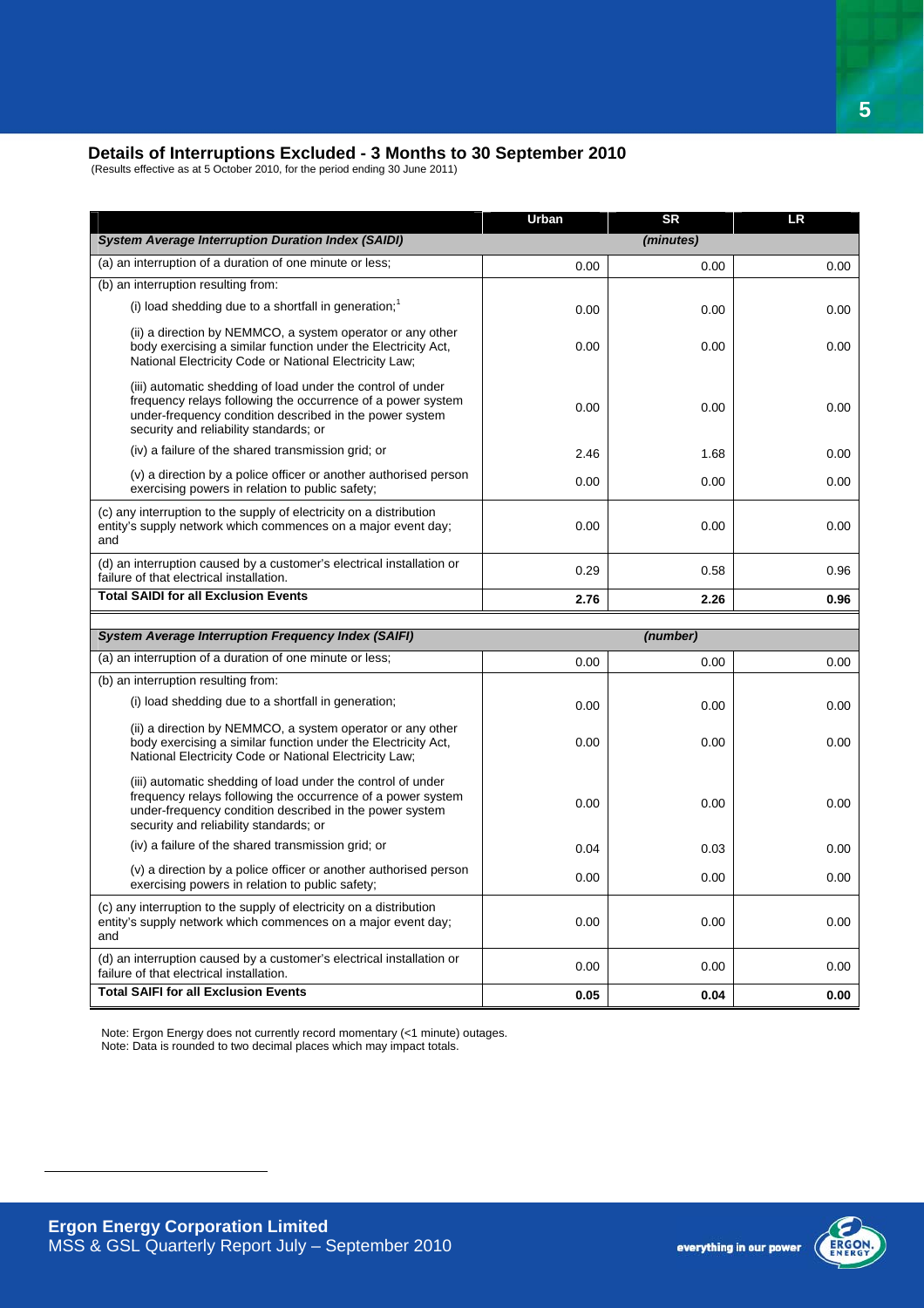#### **Details of Interruptions Excluded for the Financial Year to Date (1 July 2010 to 30 June 2011)**

(Results effective as at 5 October 2010, for the period ending 30 June 2011)

|                                                                                                                                                                                                                                 | Urban | <b>SR</b> | LR   |
|---------------------------------------------------------------------------------------------------------------------------------------------------------------------------------------------------------------------------------|-------|-----------|------|
| <b>System Average Interruption Duration Index (SAIDI)</b>                                                                                                                                                                       |       | (minutes) |      |
| (a) an interruption of a duration of one minute or less;                                                                                                                                                                        | 0.00  | 0.00      | 0.00 |
| (b) an interruption resulting from:                                                                                                                                                                                             |       |           |      |
| (i) load shedding due to a shortfall in generation;                                                                                                                                                                             | 0.00  | 0.00      | 0.00 |
| (ii) a direction by NEMMCO, a system operator or any other<br>body exercising a similar function under the Electricity Act,<br>National Electricity Code or National Electricity Law;                                           | 0.00  | 0.00      | 0.00 |
| (iii) automatic shedding of load under the control of under<br>frequency relays following the occurrence of a power system<br>under-frequency condition described in the power system<br>security and reliability standards; or | 0.00  | 0.00      | 0.00 |
| (iv) a failure of the shared transmission grid; or                                                                                                                                                                              | 2.46  | 1.68      | 0.00 |
| (v) a direction by a police officer or another authorised person<br>exercising powers in relation to public safety;                                                                                                             | 0.00  | 0.00      | 0.00 |
| (c) any interruption to the supply of electricity on a distribution<br>entity's supply network which commences on a major event day;<br>and                                                                                     | 0.00  | 0.00      | 0.00 |
| (d) an interruption caused by a customer's electrical installation or<br>failure of that electrical installation.                                                                                                               | 0.29  | 0.58      | 0.96 |
| <b>Total SAIDI for all Exclusion Events</b>                                                                                                                                                                                     | 2.76  | 2.26      | 0.96 |
| <b>System Average Interruption Frequency Index (SAIFI)</b>                                                                                                                                                                      |       | (number)  |      |
| (a) an interruption of a duration of one minute or less;                                                                                                                                                                        | 0.00  | 0.00      | 0.00 |
| (b) an interruption resulting from:                                                                                                                                                                                             |       |           |      |
| (i) load shedding due to a shortfall in generation;                                                                                                                                                                             | 0.00  | 0.00      | 0.00 |
| (ii) a direction by NEMMCO, a system operator or any other<br>body exercising a similar function under the Electricity Act.<br>National Electricity Code or National Electricity Law;                                           | 0.00  | 0.00      | 0.00 |
| (iii) automatic shedding of load under the control of under<br>frequency relays following the occurrence of a power system<br>under-frequency condition described in the power system<br>security and reliability standards; or | 0.00  | 0.00      | 0.00 |
| (iv) a failure of the shared transmission grid; or                                                                                                                                                                              | 0.04  | 0.03      | 0.00 |
| (v) a direction by a police officer or another authorised person<br>exercising powers in relation to public safety;                                                                                                             | 0.00  | 0.00      | 0.00 |
| (c) any interruption to the supply of electricity on a distribution<br>entity's supply network which commences on a major event day;<br>and                                                                                     | 0.00  | 0.00      | 0.00 |
| (d) an interruption caused by a customer's electrical installation or<br>failure of that electrical installation.                                                                                                               | 0.00  | 0.00      | 0.00 |
| <b>Total SAIFI for all Exclusion Events</b>                                                                                                                                                                                     | 0.05  | 0.04      | 0.00 |

Note: Ergon Energy does not currently record momentary (<1 minute) outages. Note: Data is rounded to two decimal places which may impact totals

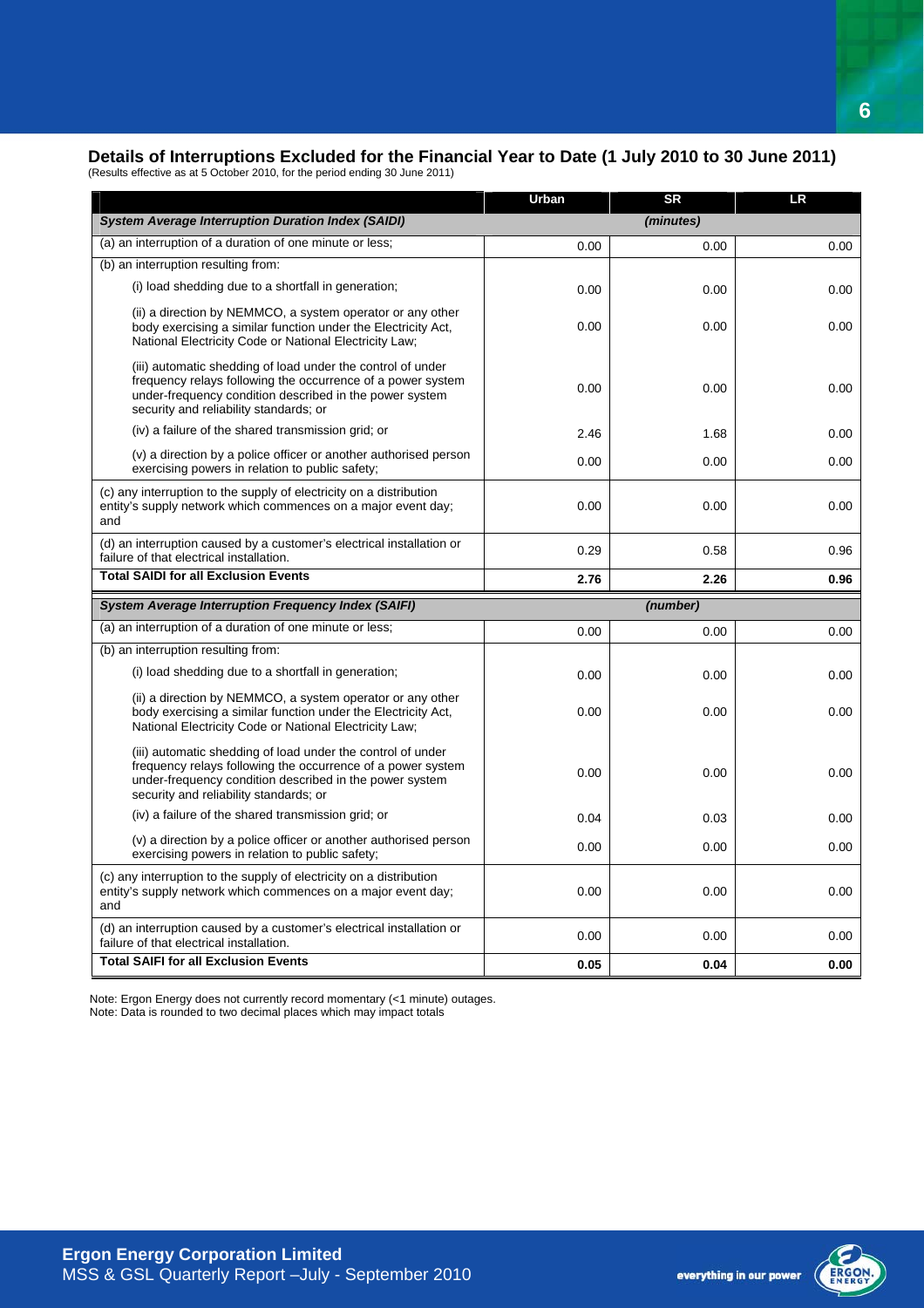### **Description of any major event days**

During the September quarter, Ergon Energy registered no Major Event Days (MED) for the period using the 2.5 beta exclusion event method, which classifies a MED to be any day with a daily SAIDI value greater than the 2010-11 MED Threshold (TMED) of 6.24 system minutes.

#### **Explanation of reasons for exceeding minimum service standards and proposals to improve performance**

During the July-September 2010 Quarter, almost all of Queensland experienced higher than average rainfall, with large areas of Queensland experiencing record high rainfalls in September 2010. Much of this rainfall was the result of unseasonably early severe thunderstorm and lightning activity, which consequently impacted Ergon Energy's unplanned outage performance.

Despite these unusually wet conditions, Ergon Energy's cumulative actual reliability performance for July and August 2010 were generally at or better than the cumulative seasonalised Minimum Service Standards (MSS) for those months. However, the early severe thunderstorm activity during September 2010 gave rise to cumulative reliability performance for three of the six reliability measures that was worse than the cumulative seasonalised MSS for the July-September 2010 Quarter. In particular, the unprecedented weather conditions adversely impacted Ergon Energy's unplanned outage performance for the Urban and Short Rural feeder categories, which is reflected in the overall performance against the seasonalised MSS for these feeders.

Ergon Energy places a high priority on achieving the MSS and continues to use its best endeavours to meet its annual MSS obligations. We continue to monitor, assess, analyse and undertake the necessary remedial action to ensure performance levels that will achieve the MSS in 2010-11 and in future years. In particular, Ergon Energy has put significant focus on its operational practices to improve the response time to unplanned outages and the management of planned outages in order to meet the MSS for 2010-11.

In addition, Ergon Energy is also implementing many improvement strategies for reliability improvement through its major capital works projects. Specifically, Ergon Energy has developed a whole-of-business plan for operating under the Australian Energy Regulator's (AER) Service Target Performance Incentive Scheme (STPIS) and MSS Management Plan with the objective of meeting the MSS during the 2010-15 regulatory control period and managing our operations in the context of the AER's STPIS.

The strategies in the STPIS/MSS Management Plan are structured around a three-tiered approach to address unplanned outages:

- 1. Reduce Events; (reduces SAIDI and SAIFI);
- 2. Reduce Impacts; (reduces SAIDI and SAIFI); and
- 3. Improve Response.(reduces SAIDI)

In addition, a three-tiered approach has also been developed to address planned outages:

- 1. Reduce Events; (reduces SAIDI and SAIFI);
- 2. Reduce Impacts; (reduces SAIDI and SAIFI); and
- 3. Minimise Duration. (reduces SAIDI)

A comprehensive list of the 42 strategies and initiatives being undertaken are detailed in the accompanying *MSS 2010-11 End-of-Year Projection Report*.

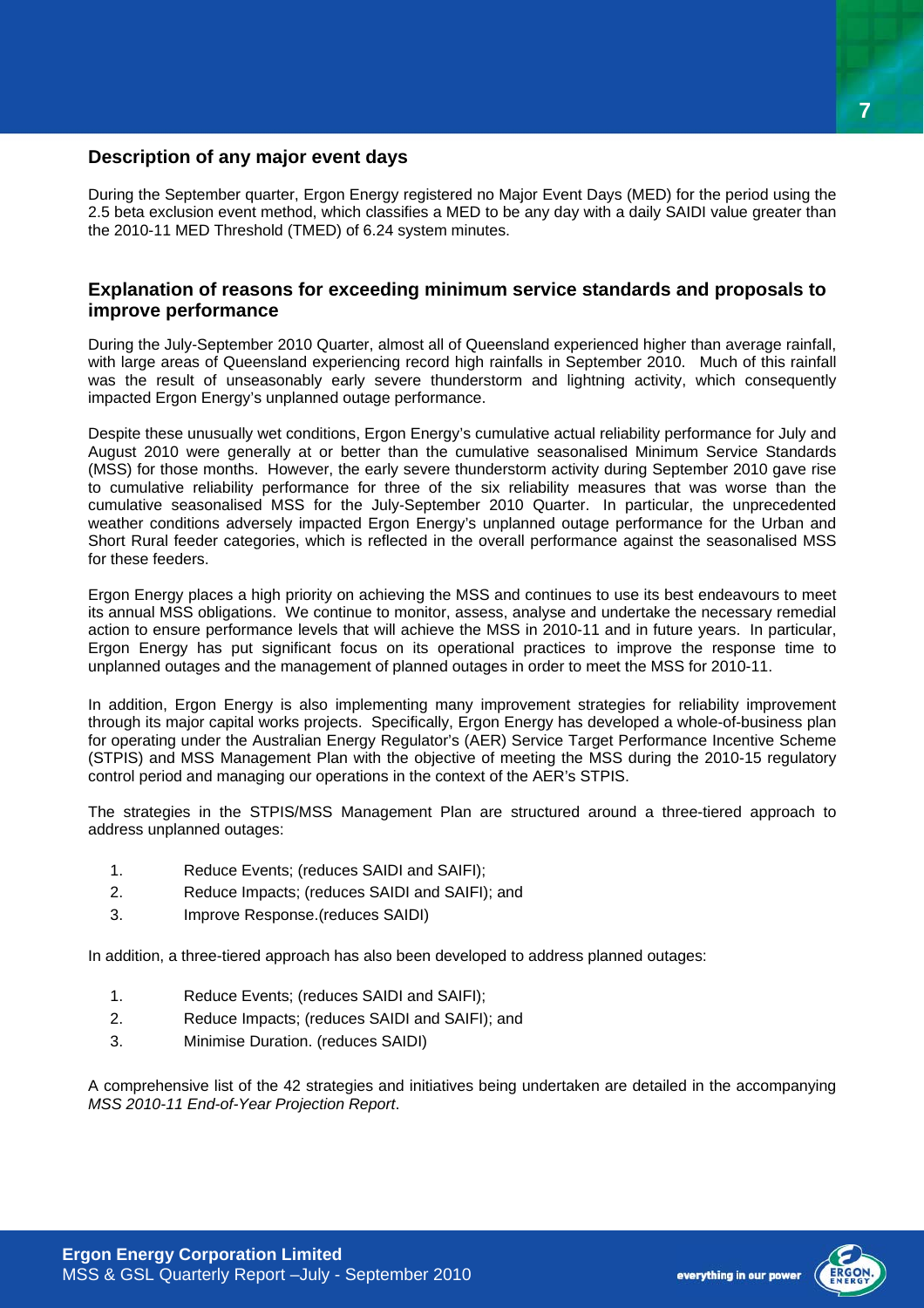# **Guaranteed Service Levels (GSLs)**

(Reporting obligations under clause 2.6.2(a)(ii) (A), (B) & (C) of The Code)

#### **GSL Claims Breakdown for the Quarter and Financial Year to Date (1 July 2010 to 30 September 2010)**

**8**

During the September 2010 quarter there were 917 GSL claims paid to customers which is a 268% increase on the same quarter in the prior year (249 claims were paid in the September 2009 quarter). This increase is due to the requirement as of 1 July 2010 for Ergon Energy to use its best endeavours to automatically give a GSL payment to customers eligible to receive GSLs under clauses 2.5.3 to 2.5.9 of the Electricity Industry Code.

Despite these increases in GSL claims compared to the September quarter 2009, the actual total GSL amount paid to customers in the September quarter 2010 is less than that potential GSL amount predicted by Ergon Energy for the September quarter 2010. This is due to higher levels of awareness and accountability within the business.

#### **Number of GSL Payments – July – September 2010<sup>2</sup>**

|                                | July 2010 to September 2010                         |    |                    | <b>Financial Year to Date</b>                       |                    |
|--------------------------------|-----------------------------------------------------|----|--------------------|-----------------------------------------------------|--------------------|
| <b>Type of GSL</b>             | <b>No. of Claims</b><br><b>Accepted and</b><br>Paid |    | <b>Amount Paid</b> | <b>No. of Claims</b><br><b>Accepted and</b><br>Paid | <b>Amount Paid</b> |
| Planned Interruption (Bus)     | 174                                                 | \$ | 11,310.00          | 174                                                 | \$11,310           |
| Planned Interruption (Res)     | 581                                                 | \$ | 15,139.00          | 581                                                 | \$15,139           |
| Connection                     | 20                                                  | \$ | 3,006.00           | 20                                                  | \$3,006            |
| <b>Wrongful Disconnection</b>  | 52                                                  | \$ | 6,640.00           | 52                                                  | \$6,640            |
| Reconnection                   | 16                                                  | \$ | 1,016.00           | 16                                                  | \$1,016            |
| <b>Hot Water Supply</b>        |                                                     | \$ | 52.00              |                                                     | \$52               |
| Appointments                   | 39                                                  | \$ | 2,016.00           | 39                                                  | \$2,016            |
| <b>Reliability - Frequency</b> | 0                                                   | \$ |                    | 0                                                   | \$0                |
| <b>Reliability - Duration</b>  | 34                                                  | \$ | 3,536.00           | 34                                                  | \$3,536            |
| <b>Total</b>                   | 917                                                 | \$ | 42,715             | 917                                                 | \$42,715           |

**Number of GSL Claims received and Number of GSL Claims Rejected – July – September 2010<sup>3</sup>**

|                                | July 2010 to September 2010              |                                                                    | <b>Financial Year to Date</b>            |                                                                    |  |
|--------------------------------|------------------------------------------|--------------------------------------------------------------------|------------------------------------------|--------------------------------------------------------------------|--|
| <b>Type of GSL</b>             | No. of<br><b>Claims</b><br><b>Raised</b> | <b>No. of Claims</b><br><b>Investigated and</b><br><b>Not Paid</b> | No. of<br><b>Claims</b><br><b>Raised</b> | <b>No. of Claims</b><br><b>Investigated and</b><br><b>Not Paid</b> |  |
| Planned Interruption (Bus)     | 13                                       | 11                                                                 | 13                                       | 11                                                                 |  |
| Planned Interruption (Res)     | 66                                       | 42                                                                 | 66                                       | 42                                                                 |  |
| Connection                     | 2                                        | 0                                                                  | 2                                        | 0                                                                  |  |
| <b>Wrongful Disconnection</b>  | ი                                        | 0                                                                  | Ω                                        |                                                                    |  |
| Reconnection                   | 14                                       | 5                                                                  | 14                                       | 5                                                                  |  |
| <b>Hot Water Supply</b>        | 0                                        | 0                                                                  | 0                                        | ი                                                                  |  |
| Appointments                   | 9                                        | 1                                                                  | 9                                        |                                                                    |  |
| <b>Reliability - Frequency</b> | 3                                        | 3                                                                  | 3                                        | 3                                                                  |  |
| <b>Reliability - Duration</b>  | 35                                       | 2                                                                  | 35                                       | 2                                                                  |  |
| <b>Total</b>                   | 142                                      | 64                                                                 | 142                                      | 64                                                                 |  |

<sup>2</sup> Figures reported include both GSL claims made / raised by customers and GSL claims automatically identified and raised for investigation and payment by Ergon Energy (as per clause 2.5.11(a) of the Electricity Industry Code).<br><sup>3</sup> The Number of Claims Investigated and Not Paid reflect customer initiated claims raised for investigation, which are subsequently found not to be valid

per requirements under the Electricity Industry Code (rejected GSLs).Refer to the "Explanation for Rejection of GSL Claims" for further details on rejected GSL claims.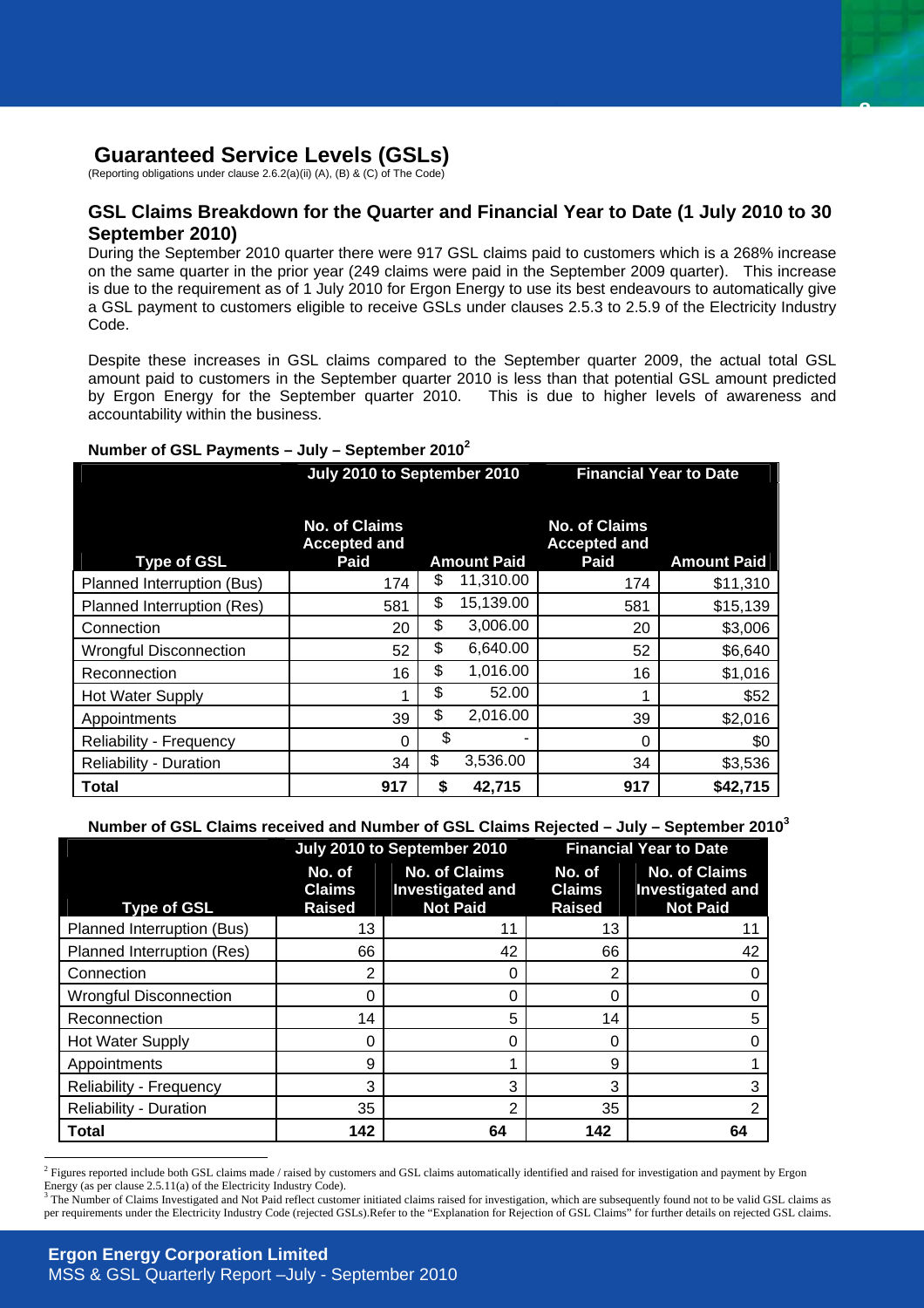## **Explanation for Rejection of GSL Claims - 3 months to 30 September 2010**

Ergon Energy rejected 64 customer initiated GSL claims during the July - September 2010 quarter.

**9**

Reasons for rejection of each of these GSL claims are summarised below:

- 5 Reconnection
	- 3 x No Appointment time set (Not Valid)
	- 1 x Customer was reconnected on required date
	- 1 x Incorrectly entered into system (another claim raised and paid)
	- 11 Planned Interruption (Bus) 10 x Entered Incorrectly - Automated GSL raised and paid 1 x Customer was advised of outage
- 42 Planned Interruption (Res) 16 x Entered Incorrectly - Automated GSL raised and paid 23 x Customer was advised of outage 3 x Unplanned outage caused by Planned Outage
- 1 Appointment 1 x Input error (Not Valid)
- 3 Reliability of Supply (Frequency) 3 x Customer did not meet Government Regulated threshold for Frequency GSL
- 2 Reliability of Supply (Duration) 2x Customer did not meet Government Regulated threshold for Duration GSL